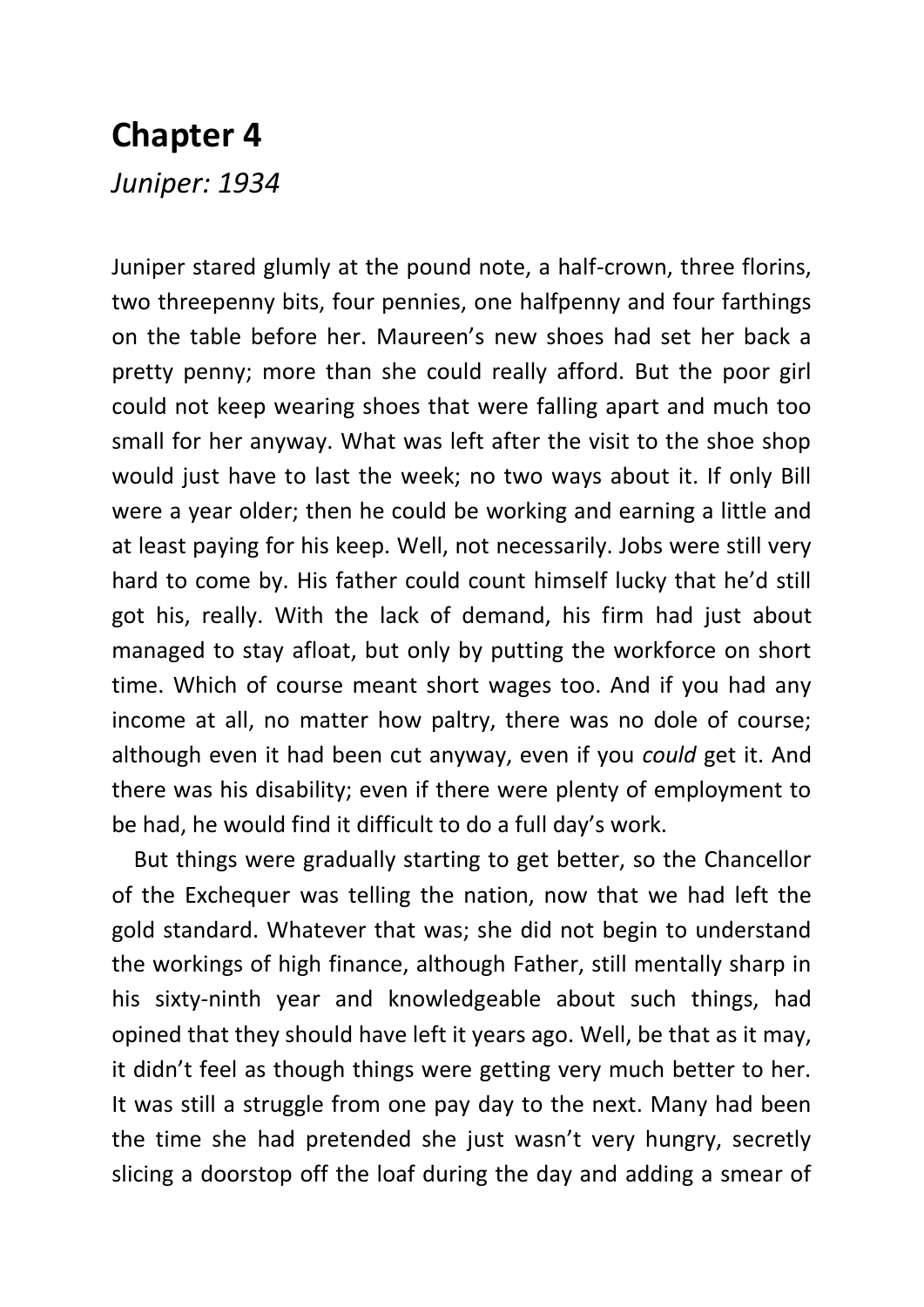dripping so that the breadwinner and her growing children could at least have something moderately substantial in their bellies, and had gone to bed with her belly aching with pangs of emptiness.

At least Lisbeth was off their hands now though, so that was one less mouth to think about. Indeed, she had fallen comparatively lucky, marrying a builder. There was plenty of that going on, anyway. Semi-detached houses were springing up on the outskirts of town, good solid basic houses that working folk – those fortunate enough to be in work at least – could afford. She would quite like one of those herself (apparently, so Lisbeth's husband said, even the cheapest ones had full indoor bathrooms). No, not 'quite like'. She'd *very* much like one, although it seemed an impossible dream. And for the middle classes there were more luxuriantly appointed ones, usually detached. But was not that always the case? The better-off always survived hard economic times more easily than the poor. It had not been entirely easy for her parents though; Mother had lost her job and Father had his had his salary reduced because of the public spending cuts. But it was the people in the North, in the mines and shipyards, places like Jarrow that she really felt sorry for. They must have no hope left at all.

She raised her gaze and glanced disconsolately around the dingy room with its tired furniture, walls in need of re-papering and worn carpet square. This was her reality: a three-bedroomed terraced house in a back-street, into which until recently the six of them; the two boys in one bedroom and the two girls in another, had squeezed. It was certainly a come-down from her parent's comfortable detached villa and a complete world away from the one she had once, briefly, known all those years ago. Twenty-eight years it was now; a gulf of time and a void of unachieved aspiration, like a false bad memory, except that Lisbeth was the living embodiment that it was real enough.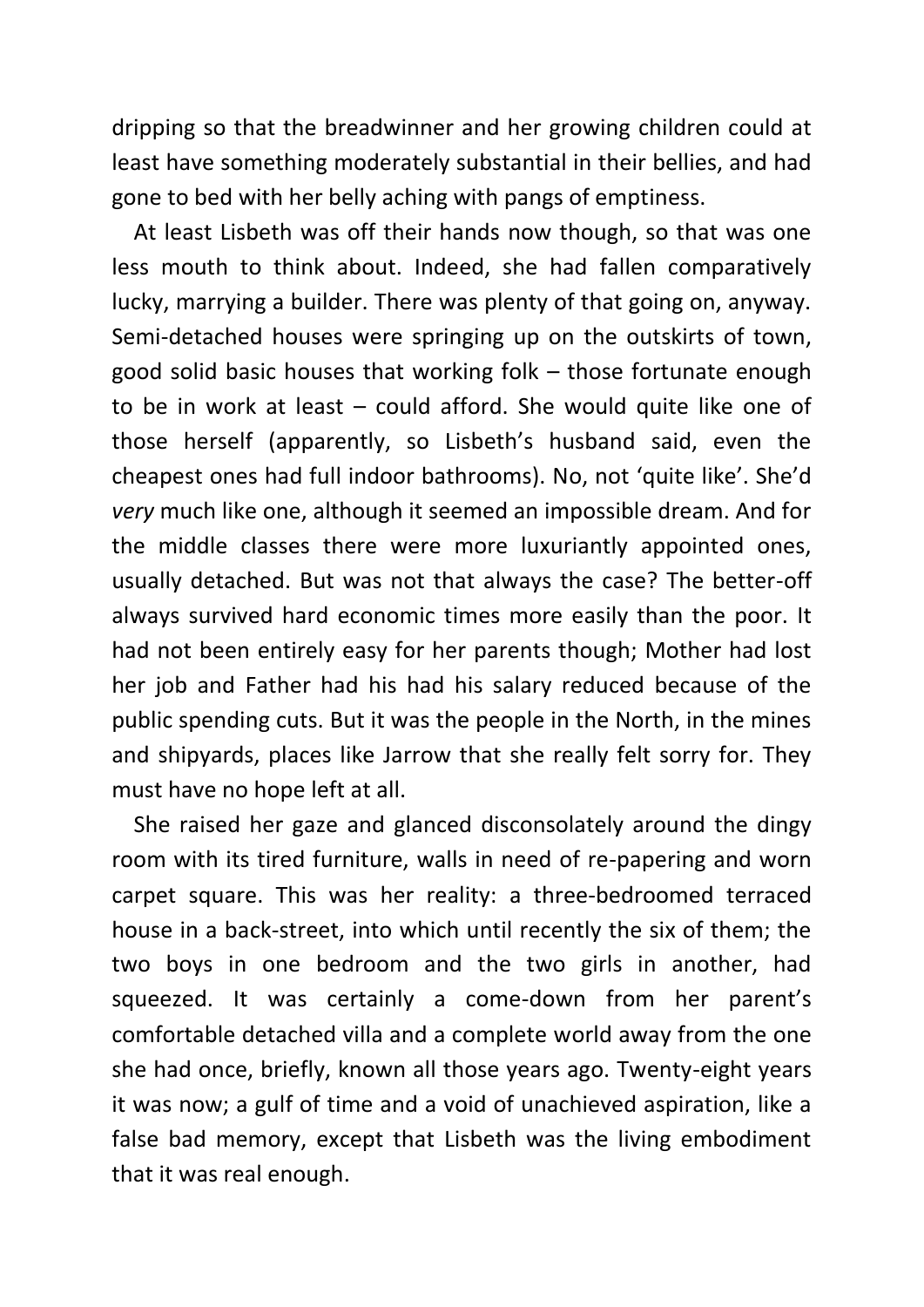Things were not entirely gloomy though. Lisbeth had produced a beautiful baby girl last year. Now, already, little June was eleven months old: a sweet child with a mop of almost black hair, apple cheeks and solemn hazel eyes. She was a little treasure. Juniper really hoped that there would be more to follow.

Juniper was awoken from her reverie by the front door being rapped and then opened. She heaved herself up and went out into the hall, knowing who it would be, as Lisbeth manoeuvred the baby's push chair through the door. This would cheer her up. She bent to pick June up. 'Hello my little love! Come to Grandma. How are you this fine day?'

The baby chortled and squirmed, undecided as to whether she preferred Gran or the interesting floor. Gran won the contest. Juniper carried her through into the kitchen, savouring the rediscovered pleasure of cuddling a small person, and one-handedly set the already-filled kettle on the gas cooker. Lisbeth followed her in, turning on the gas and applying a match. As usual, Juniper felt a little mortified that she could not offer biscuits, never mind cake, but her daughter well understood. After the tea had mashed in the pot and Lisbeth had poured it, and a little milk had been spared for the baby, they made their way into the living room. Never one to miss anything, Lisbeth spotted the pile of money on the table. 'Oh, have you won the bingo?' she joked.

Juniper sank into an armchair, still holding June. 'That'll be the day, but in order to do so I'd first have to play it, and I can't afford the luxury. It would be a fool's game.'

Lisbeth chided herself for her insensitivity. *No, of course not;* she knew how difficult things were for her parents with her brothers and sister still at home. Juniper explained. 'It's all I have until next Friday. I'm a bit short this week because Maureen needed new shoes.'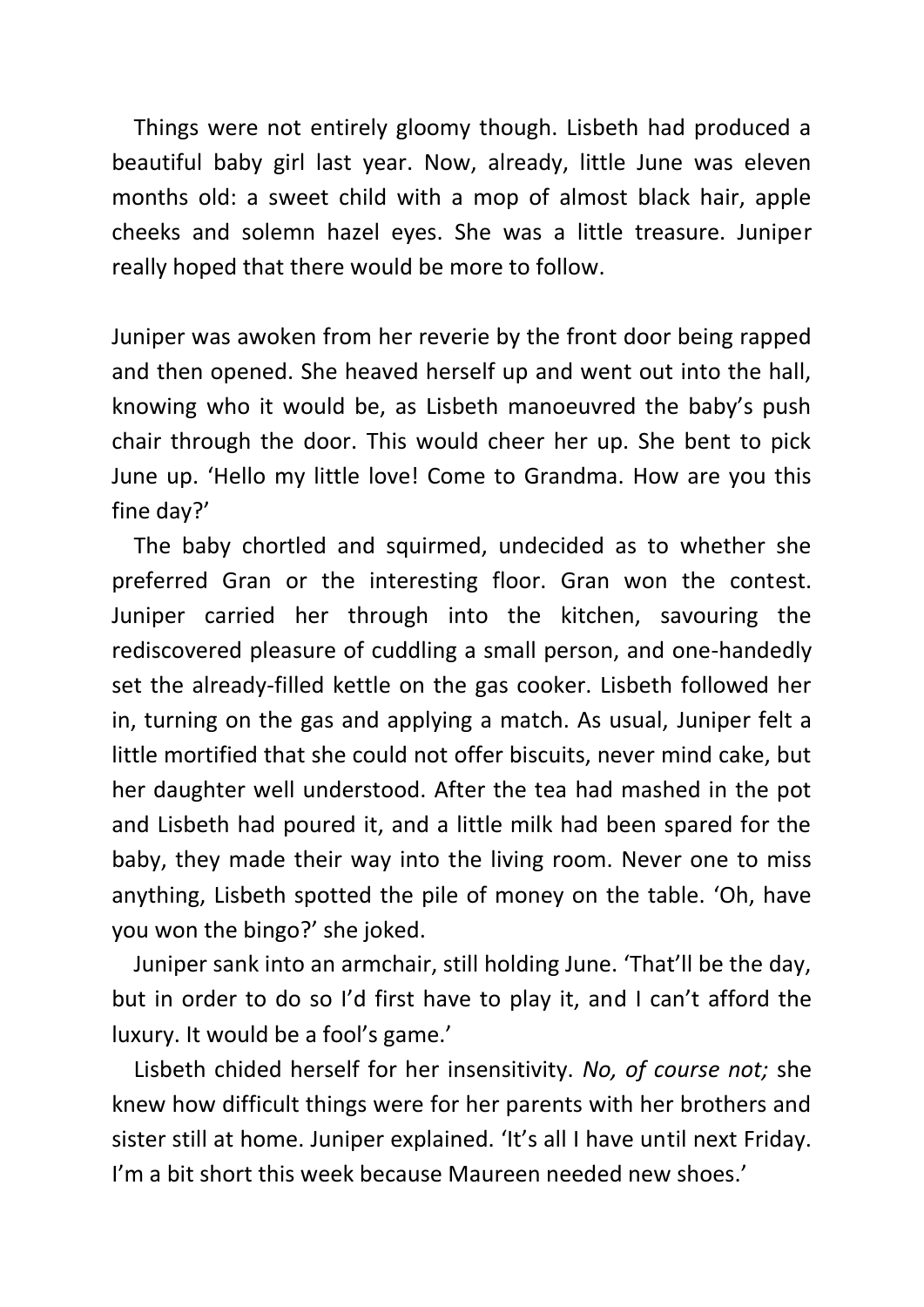Lisbeth went over to the table and counted the money, stacking the coins in descending order of value, silently mouthing the running total. She looked at her mother, aghast. 'One pound nine and five pence-ha'penny. Is that it? But you've done your food shopping, surely?'

Juniper had to confess that she had not. Today was Sunday, tomorrow wash-day and she could just about last until Tuesday; she'd go then. 'No, but I'll manage.'

Lisbeth was appalled. 'Well I don't know how you do. We have twice that money coming in a week and we only just make ends meet. I know we've got June now, but we haven't got three children to feed, especially two greedy great boys.'

Juniper laughed her daughter's concern away. 'Don't worry; things aren't so tight now that you've left. We used to really scrimp then, do you remember?'

Lisbeth remembered only too well.

'Anyway.' Juniper wanted to change the subject. 'What have you been doing with yourselves since I last saw you?'

Lisbeth hardly dared own up to it. 'Well, we went to the pictures last night, as a treat.'

'Oh, that's nice.' A thought struck Juniper. 'But what happened about June. You didn't take her with you, did you?'

Lisbeth laughed indulgently. 'No, of course not! Young Brenda from next door baby sat for us.'

'"Baby sat?" What's that?'

'Oh Mum; you must know. Someone you can trust comes and spends the evening in your house so you can go out leaving your children in safe hands.'

Juniper sounded dubious. 'Well I've never heard of such a thing. It didn't happen in my day.'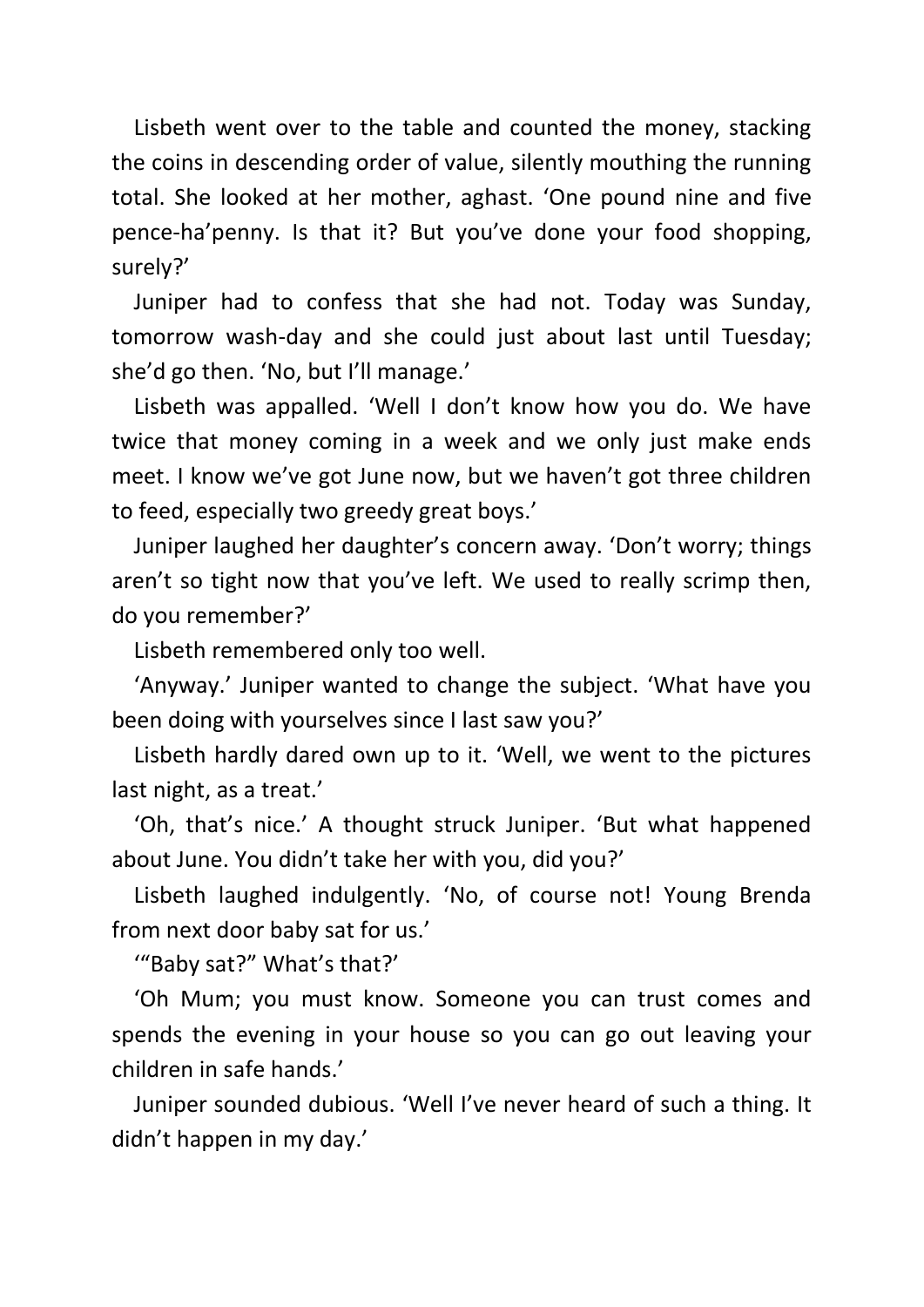Lisbeth put on a pretend-mocking tone. 'Well perhaps not, but this is the twentieth century now you know; things have moved on. Everybody does it. We gave Brenda sixpence for doing it and she was as pleased as Punch. And June does know her. It wasn't as if she was a stranger.'

Juniper seemed mollified. 'Well, I'm sure you know what you're doing.'

She returned to the subject. 'What did you see at the pictures?'

'The Gay Divorcee. With Fred Astaire and Ginger Rogers.'

'What was it about?'

'You know. Singing and dancing. It's a musical comedy.'

Juniper didn't really know. She had gone to the Music Hall a few times in her childhood, her parents strictly vetting the advertising posters for performers reputed to be risqué. Later, back in the twenties, and even less frequently, she had gone with Lisbeth to the Picturedrome to see flickering silent Charlie Chaplin and Buster Keaton films, when they had almost wetted themselves with laughter. And she had heard of Astaire and Rogers, of course, not that she had seen any of these new-fangled 'talkie' pictures. How on earth did they get *sound* onto the film too? She could just about grasp the theory of moving pictures (wasn't it something like a sophisticated magic lantern?) But sound too? It was a mystery. Fred and Ginger were all the rage with today's youth, apparently. But from what she'd heard, they seemed very trivial, peddling impossible dreams. Anyway, they were quite outside her experience and unlikely to loosen her purse-strings.

But she had to show polite interest. 'Yes, I know. I've heard of them, of course. Are they really as good as they're made out to be?'

'Mum, they're absolutely wonderful! Fred is so handsome and dashing, and Ginger wears simply gorgeous frocks. They really take you out of yourself. You ought to see them sometime.'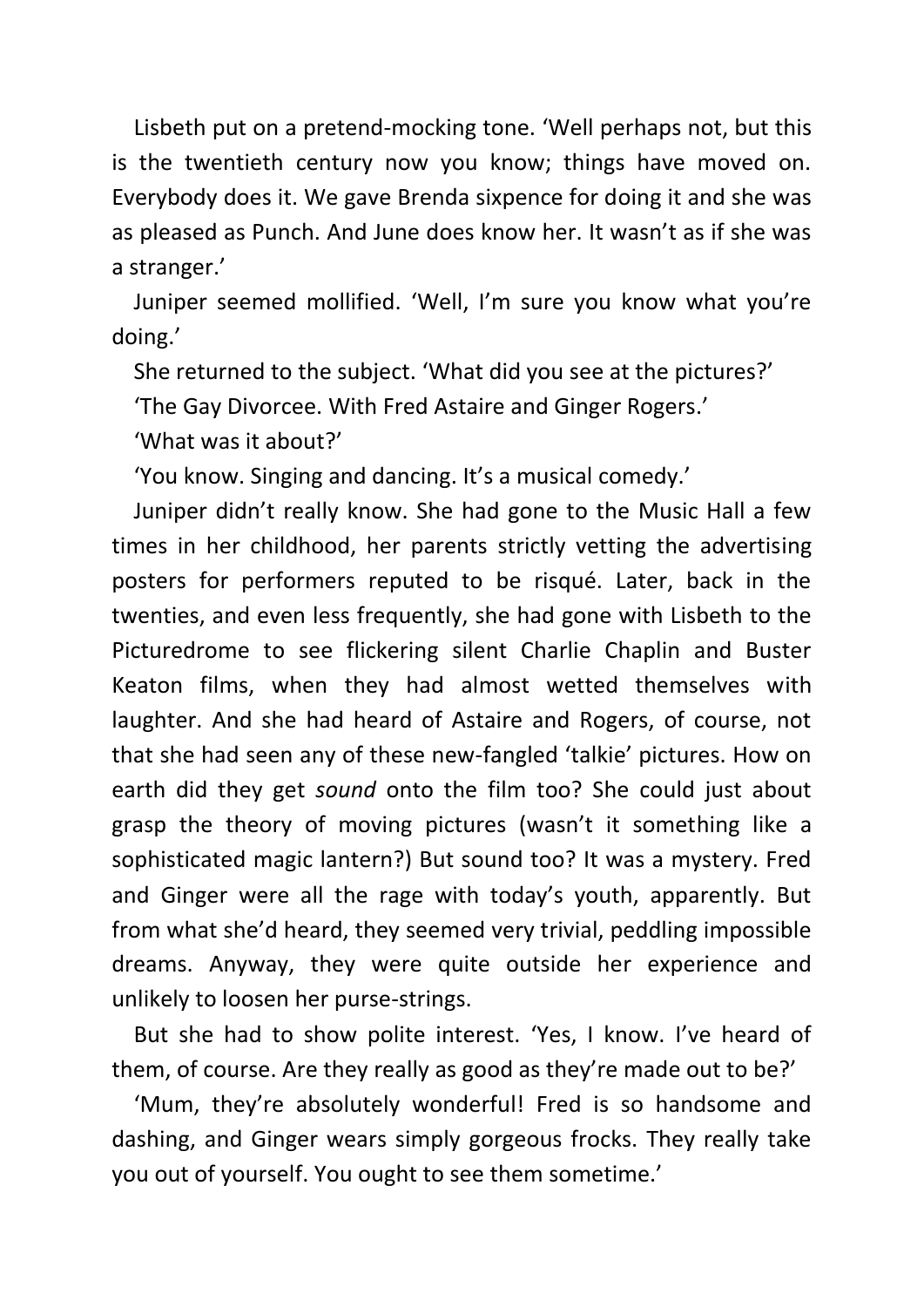Juniper laughed, a laugh slightly tinged with bitterness. 'Well, one day maybe,' she said, 'when I win the bingo.'

In spite of her (she had to admit) twinge of envy the Sunday afternoon wore pleasantly on. At least little June took Juniper's mind off her worries, enlivened her dull grey life a little. The child was a joy. And at least, thought Juniper, her daughter's first child had been born the proper way, in wedlock, to a husband; a good man as far as she knew (he certainly seemed so anyway). She was very happy for her. She often wondered what her own mother had really thought of the dismal circumstances of Lisbeth's birth. Although her parents had never once, bless them, made her feel delinquent in the slightest. And they had always shown Lisbeth quite as much love as her later, legitimate children. But then they were very modern in their outlook. To some extent – perhaps a large extent – it was probably their religious faith, Juniper thought. Unlike some people she knew, theirs was more than skin deep, more than a veneer of respectability, more than simply being seen to attend church for the sake of appearances. Theirs was genuinely compassionate. She was glad that it had rubbed off on Lisbeth, who had been going to church with her grandparents – at least up until she began courting, when other attractions had come to the fore. Religion had passed her by though; she found it difficult to believe in a caring God who seemed to have been utterly indifferent when she had been so abused all those years ago. It had been her brave, normally so unassertive, flesh-and-blood father who had gallantly ridden to her rescue then, not some deity.

The front door opened again, admitting her husband and youngest children. Bill would be away somewhere with his friends Henry and Samuel, an immigrant from Germany; no doubt patrolling the town eying the young ladies, who would be engaged reciprocally in the same pursuit. Dickie and Maureen bounded into the living room first,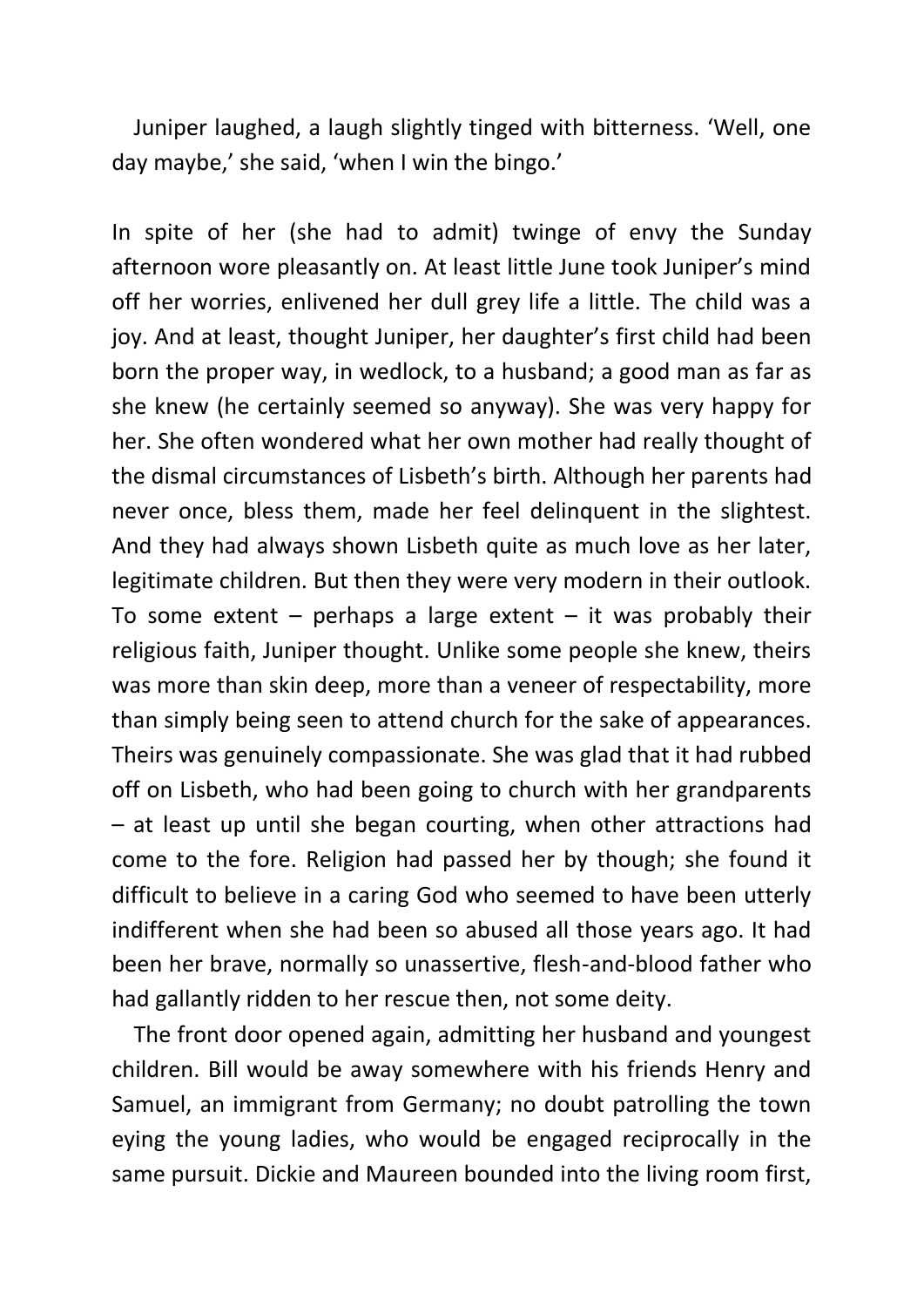Juniper's second daughter making a beeline for little June who was still sitting on her grandmother's lap. Herbert stumped in after them, looking pained and irritable. Lisbeth hastily got out of his armchair and joined Juniper on the lumpy horsehair sofa. Herbert took off his jacket and slumped gratefully into the chair, his right leg held stiffly ahead.

Juniper relinquished charge of June to the willing Maureen and looked at him, concerned. 'It's hurting you again, isn't it?'

Herbert grimaced (at least the undamaged, unscarred left-hand side of his face did; the expression on the other was undecipherable) and confirmed the observation. 'Yes, a little.'

It was not only the pain in what was left of his right leg, with its damaged nerve endings, but phantom discomfort too, as if his shin and foot were still there, ruined beyond saving by that German machine gun. Without ceremony he began to undo his braces and drop his trousers. His children ignored the procedure; they were well used to seeing him in his underwear. He unfastened his artificial leg from its body harness and eased it away from his stump, dropping the cumbersome prosthetic on the floor beside him.

Then he removed the wadding from his half-length thigh. The stump was angrily red and sore-looking, and grotesque, the flesh crudely wrapped around the limb's premature end, the result of a hasty necessary amputation in a dressing station on the Western Front where finesse had been out of the question. There had been neither very much point in spending too much time on this soldier nor the resources available for greater attention; he had been only one of thousands. But at least he had got a Blighty, a permanent one, and his war was over. He was of no further use to the army.

Juniper fetched a bowl of cold water and a flannel from the kitchen and bathed it, as she had done so many times before. Gradually some of the pain left his face. 'Thank you dear; that's a bit better.'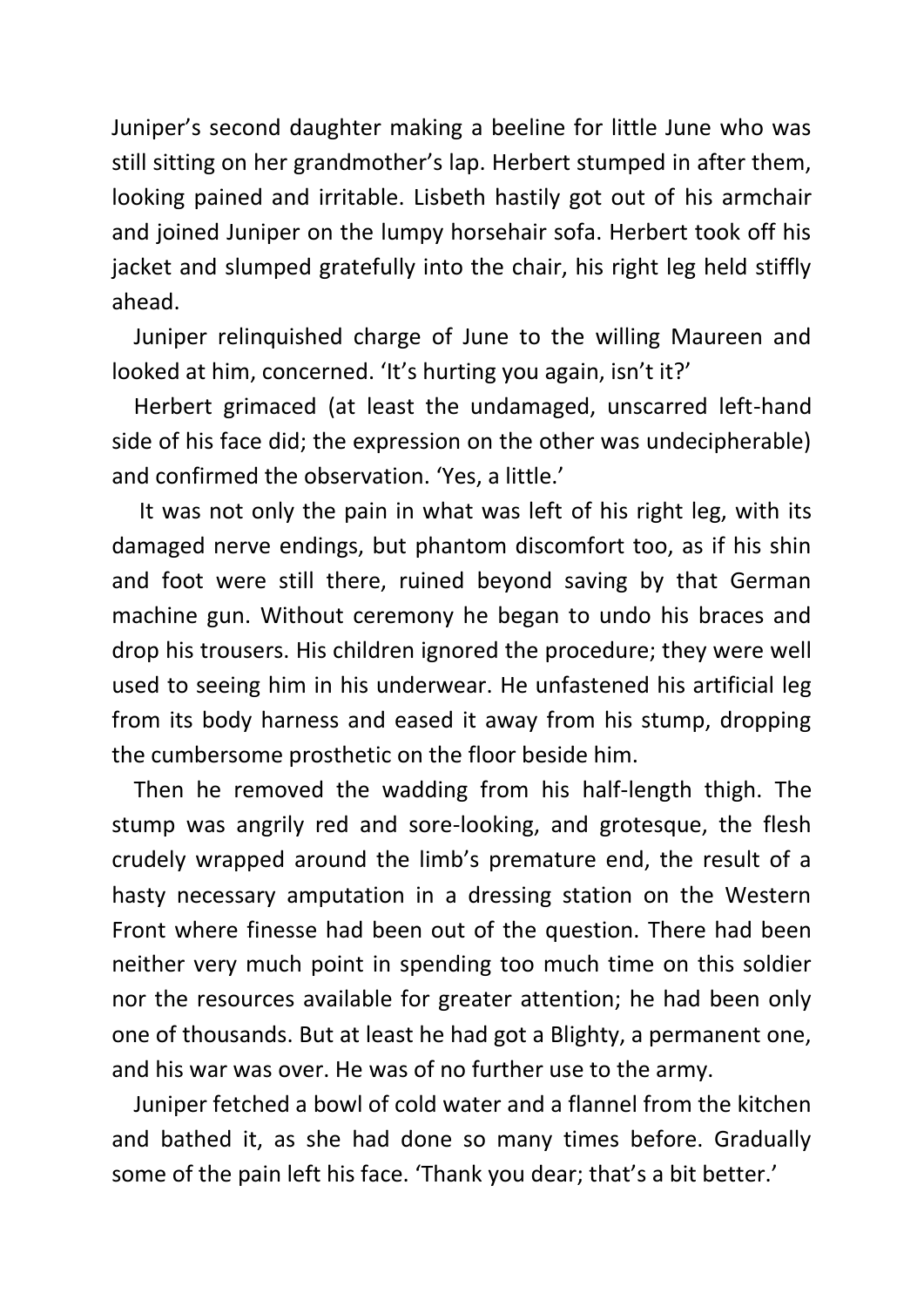As she had also done many times before, Juniper admonished him gently. 'I really don't know why you have to insist on going out Herbert. You know you'll only suffer for it. You could have one day of the week resting it at least.'

His reply was predictable in its ill-tempered familiarity too. 'Yes, yes, I know. But I spend all my time at work sitting down to set like an invalid, with others running around after me. There's nothing wrong with my lungs though; I'm not a complete cripple yet.'

Lisbeth watched her parents sadly. Things were hard enough for Mum without having to contend with her father, this broken bitter shell of a man who had once marched off so proud and excited and patriotic to war. They really needed something to cheer them up.

'Mum,' she said, 'I was just thinking. It's your birthday next week. What if we treat you both to the pictures? They're holding the Fred Astaire film over for another week due to popular demand. I'm sure you'd love it.'

Juniper looked up, taken aback, but Herbert seemed unconvinced. 'That's very kind of you Lisbeth, but I don't think I could sit comfortably in a cinema seat for a couple of hours or so,' he grumbled.

He turned to Juniper. 'But you go dear; I'm sure you'd enjoy it.'

Lisbeth would have none of it though. 'Now don't be difficult Dad! That's just an excuse. Mr Wallace at the Picturedrome: he was in the Lincolns with you, wasn't he?'

'Yes, that's right. He was my captain.'

'Right then; I'll have a word with him. I'm sure something could be arranged.'

Herbert looked dubious. 'But I don't want to be any trouble . . .'

'Nonsense! Do it, if only for Mum's sake. She wouldn't want to go by herself.'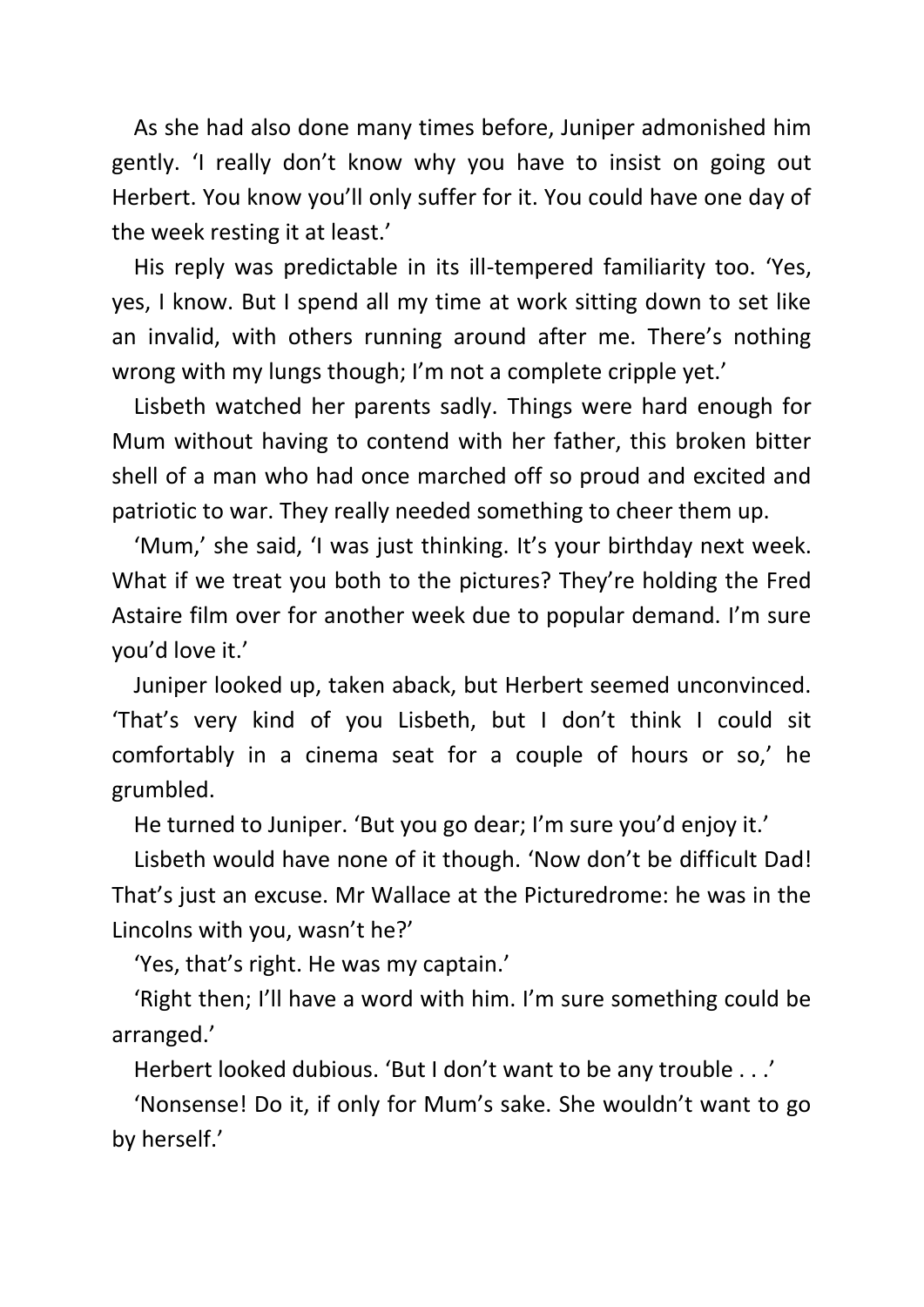And so Herbert, first grudgingly but then tempted by the proposal, let himself be persuaded.

The following Saturday evening found them ready and waiting for their conveyance. They were going to the pictures in style, in their daughter and son-in-law's motor car. Lisbeth had reasoned that if Herbert avoided any unnecessary walking he would be more comfortable in the cinema. Juniper had looked out Herbert's mothball-smelling one-and-only decent suit from the back of the wardrobe. He had only worn it seven times: three times for their wedding and two-day honeymoon fifteen years ago, then four more for the children's Christenings and Lisbeth's confirmation. So it was still pristine, if decidedly dated. Juniper's get-up was no more fashionable; it was her honeymoon going-away suit, also only worn seven times, for the same celebrations. But fashionability was hardly their prime concern this Saturday night; leave that to the youngsters. Although Maureen had had to stifle a giggle when she saw them both all togged up.

At seven-fifteen a *honk-honk* summoned them outside to their carriage. Juniper folded herself into the back of the little black Austin Seven, Herbert manoeuvred himself and his leg into the front passenger seat and off they set, in some style. At the elegantly stucco-facaded Picturedrome they thanked their chauffeur, who promised to be back at ten-fifteen. Lisbeth had bought tickets mid week and dropped them in, so thus pre-armed they made their way grandly, like Lord and Lady Muck, straight past the best-suited and best-frocked (although some of the clothes, like theirs, were far from new) Saturday-night queue that looked at them a bit askance, up the wide flight of steps and in through the elaborately glazed doors into the foyer. Although he hadn't seen him for nineteen years, and in spite of his Brylcremed hair and tuxedo, Herbert recognised the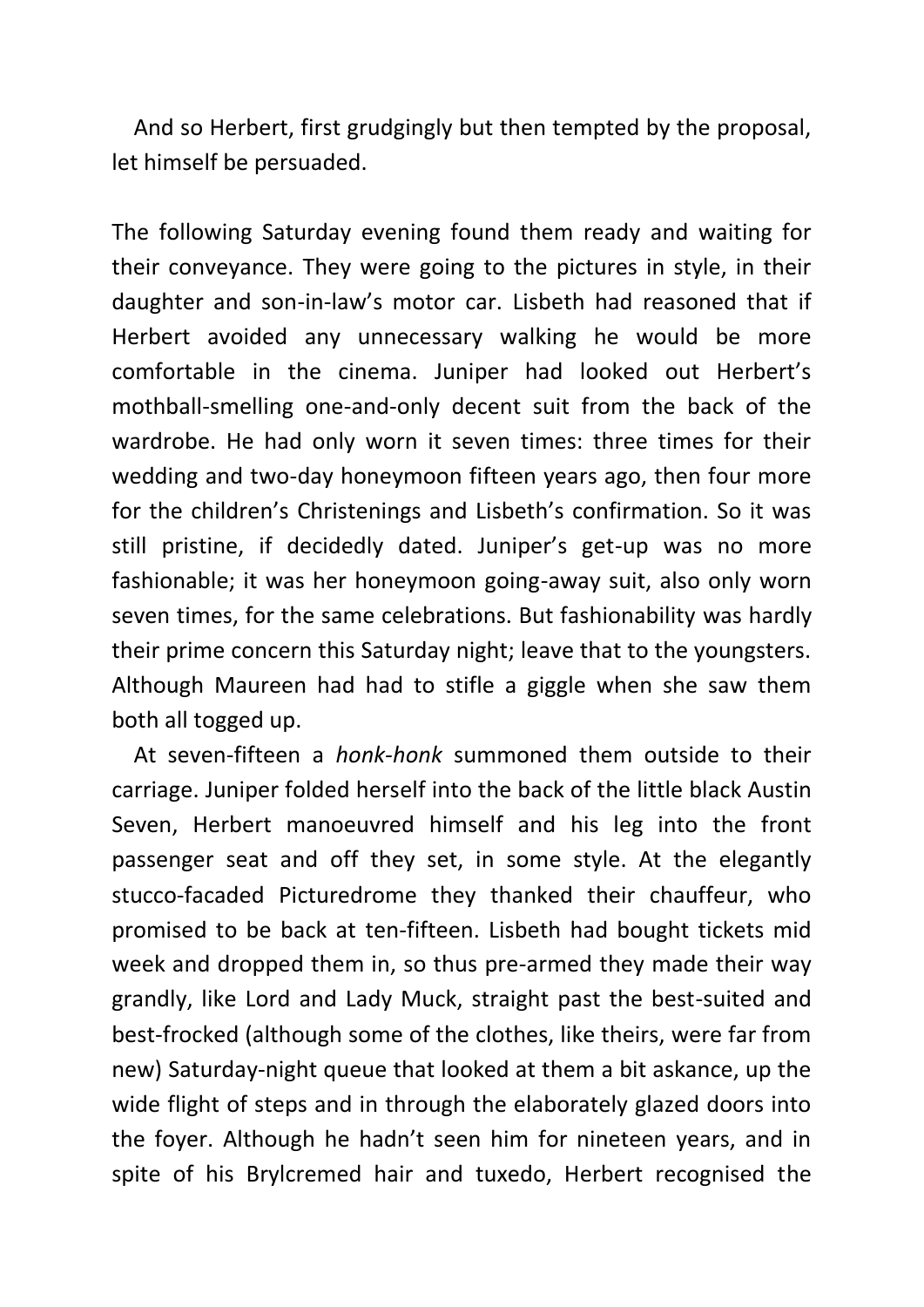figure waiting for them immediately. He did not expect to be recognised in return as they approached the man, who looked considerably more relaxed than when he had last known him. Then, this now prosperous well fed-looking individual was a young nervous officer with a pronounced facial tic, clearly not long out of Sandhurst and probably younger than himself.

'Good evening; Captain Wallace, I believe?'

The cinema owner looked at Herbert and Juniper indulgently. 'Well, yes and no. I finished my service with the rank of major, as a matter of fact. I take it you are Mr and Mrs Wilkins?'

Herbert felt himself automatically coming to attention. 'Yes Sir, we are.'

The erstwhile Major Wallace snorted good-humouredly. 'No, please, my good fellow, it's just plain Mr Wallace now. That dreadful war is long in the past. I left, or rather I was invalided out, of the army in nineteen-eighteen.'

Herbert was suitably polite. 'Oh, I'm sorry to hear that.'

'Nothing to be sorry about. At least I managed to survive for the duration and ended up with nothing worse than a dickey left shoulder that unfortunately didn't qualify as a full Blighty, so they kept me in until the Armistice. So many poor devils weren't so lucky, or if they did make it home, did so with ghastly injuries or blindness.'

Wallace realised the significance of what he was saying and changed tack. 'As you yourself were left mutilated. When did your injury happen?'

'At Loos; September fifteen. I was in your company. I don't suppose you remember me. So I didn't see a great deal of action I'm afraid.'

'Ah, yes, the first of the Big Pushes, which gained no territory at all and simply resulted in enormous waste of life. I'm sure you know; the Lincolns alone lost over four hundred and eighty men and the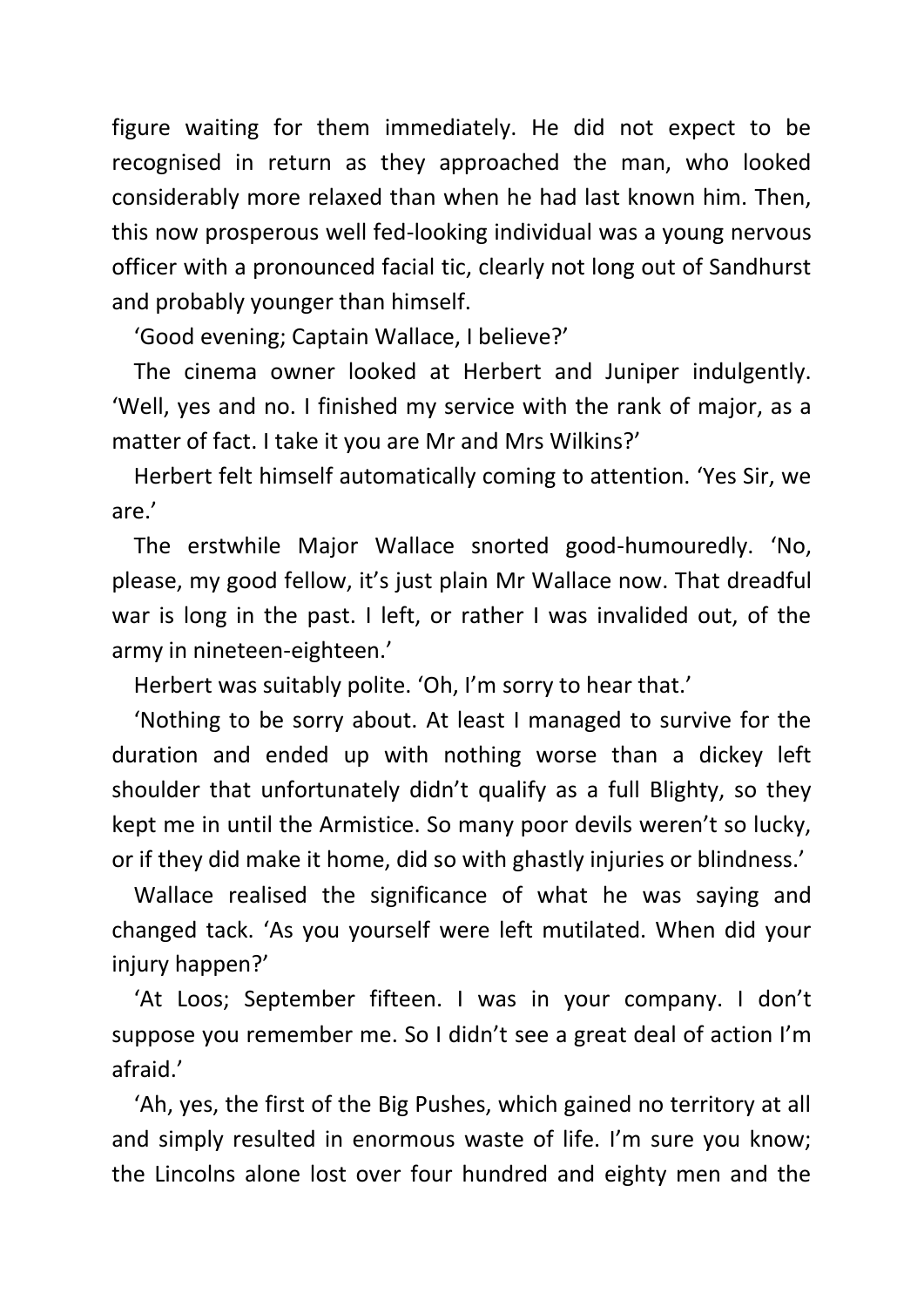Scots even more. And don't apologise for getting injured too soon. At least you got out of the ghastly mess.'

Herbert relaxed a little. This ex-officer seemed to have become as disillusioned as he. 'I must admit it turned out to be a much nastier affair than we were led to believe.'

Wallace agreed. 'Good God, indeed it did. It was all going to be so adventurous, so glorious, such a noble endeavour, or so we were promised at Sandhurst. What we actually got was a bloody nightmare. Please excuse my language Mrs Wilkins.'

Wallace had been ushering them towards the door to the stalls. 'But enough of all that; it's all over now, thank God. Anyway, now I do something much more pleasant: I purvey escape and dreams.'

He opened the door for them. Just inside, on the left, an armchair had been placed next to the rearmost aisle seat. He indicated it with a flourish, like a waiter showing diners to table. 'This is your seat Mr Wilkes. I trust you'll find it comfortable.'

Herbert felt suddenly weak with gratitude. 'But . . . this is so kind of you Sir– Mr Wallace!'

Wallace patted his arm. 'It's my pleasure Mr Wilkins. Do enjoy the performance.'

And with that he left them: Juniper to squeeze in and settle in the aisle seat and Herbert to sink gratefully into the armchair, his prosthetic extended stiffly ahead. Juniper looked anxiously at the other seats in the row. The armchair took up half of the aisle, although people could still get past, but it did rather obstruct the access to the seats. But then she realised; the bespoke seating had been carefully considered. It was the central seating block and people could easily get in from the other side. As they sat gazing around them, thrilled by the theatrical opulence not seen for many a year, the stalls gradually filled up, and as they did a buzz of excited anticipation hovered over the throng. Then it died as the house lights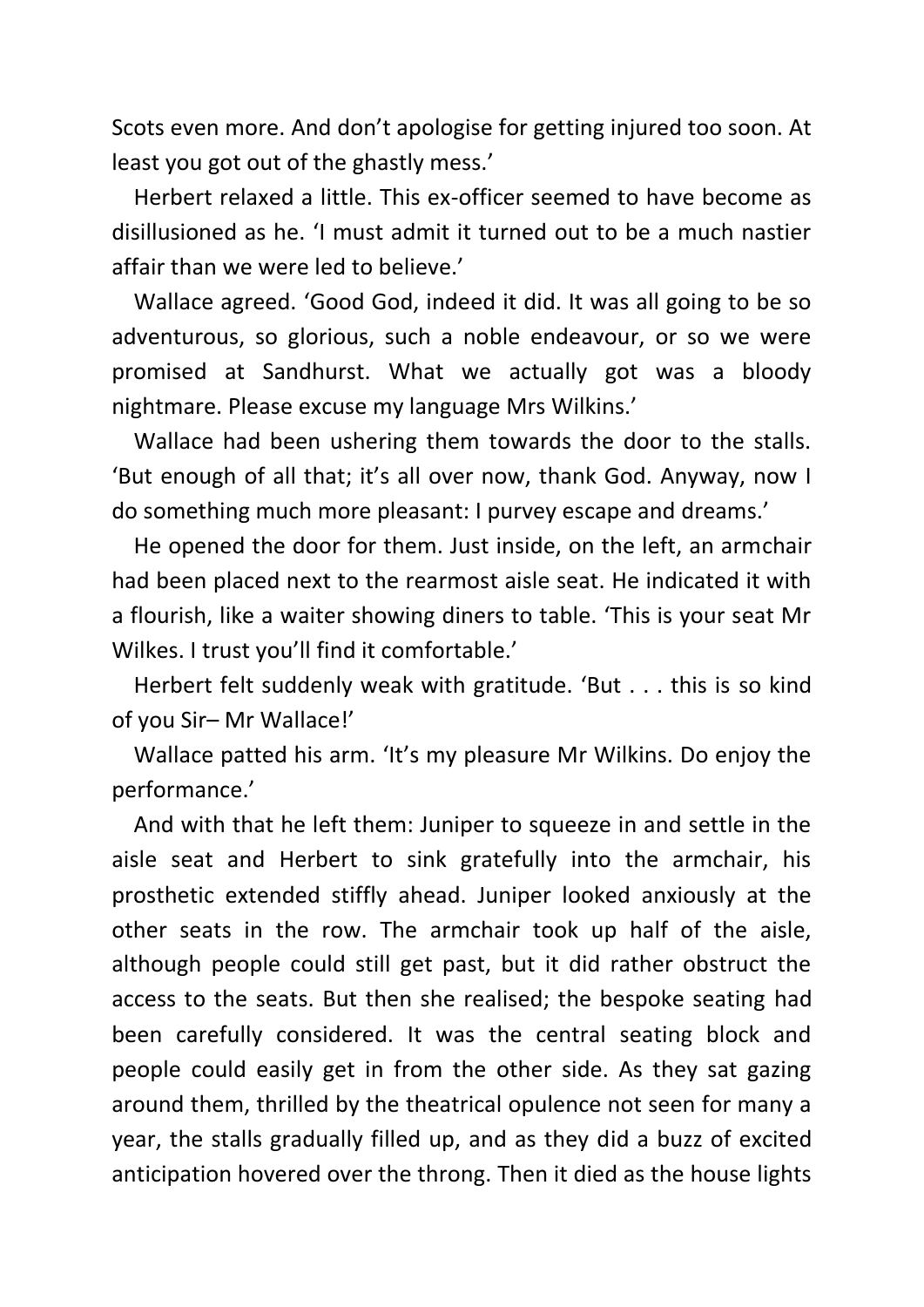went down and with a sudden flickering and strobing and, miraculously and slightly unnerving, music too, seeming to come from nowhere, the b-feature began. It was a typical offering: a lowbudget western starring an up-and-coming young actor called John Wayne. It was corny and formulaic but they didn't mind that; any collection of moving pictures with sound attached would have been amazing.

Then there was another thrill: seeing recent world and home affairs reported not only in sound – they had had a wireless receiver since nineteen-twenty seven, saved up for and bought back in the days before Herbert had his hours and wages  $cut - but$  vision. The Pathe Gazette newsreel spellbound them. Look, there was Fred Perry beating Jack Crawford to win the Australian Championship! And there was Al Bowlley crooning *The Very Thought of You.* And, a little sinisterly, there was newsreel of massed German soldiers swearing allegiance and raising palms in salute to Adolph Hitler, the newly selfproclaimed Fuhrer, the leader, of the monoparty Nazi state.

But any worries about unfolding events in Germany evaporated after the interval when the main feature started. Soon they were transported (Juniper certainly was, at least) by the music, the dancing, the fast wise-cracking humour, the glitz and glamour of Mr Astaire and Miss Rogers. Juniper had never seen the like. How times had moved on since last she had enjoyed Chaplin's silent antics and thought then that his films were the latest, the technological apogee, apart perhaps from the absence of sound. She abandoned herself to the intoxication of the moment. She understood what Herbert's captain had meant about purveying dreams. Of course it did not alter anything about her insipid hand-to-mouth existence, or her suffering of her grumpy difficult-to-live with husband (not that it was his fault) but for a little while she could escape.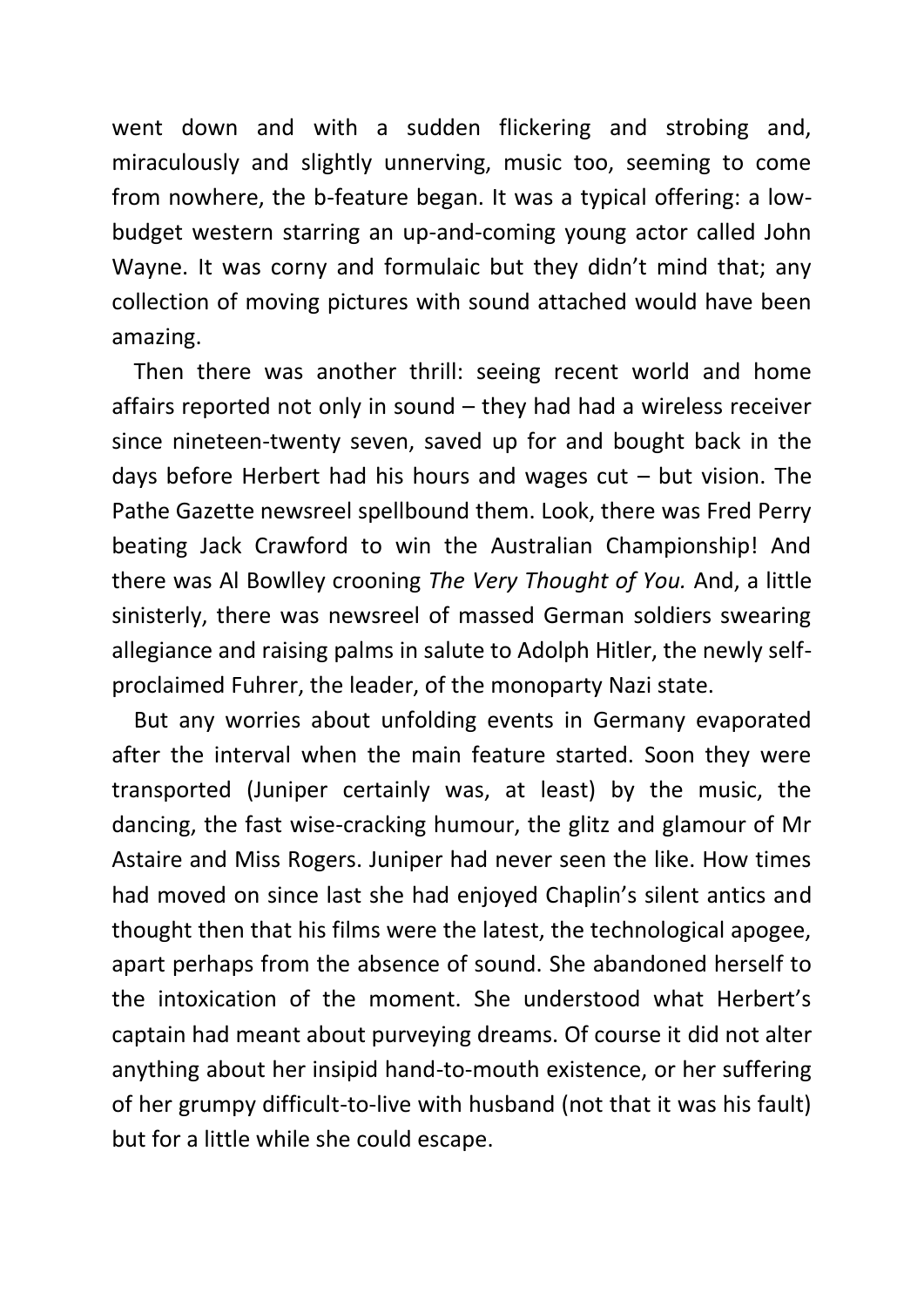The film ended and the credits rolled, and they stood for the National Anthem, and she floated from the cinema in a daze. The Austin Seven was awaiting them. She was borne home, head full of *Dancing in the Dark.* What a gorgeously romantic number that was! And what a wonderful film. Later, in bed, for the first time in years, she asked Herbert for love (she was still only forty-four, after all) and, briefly happy too, he readily obliged.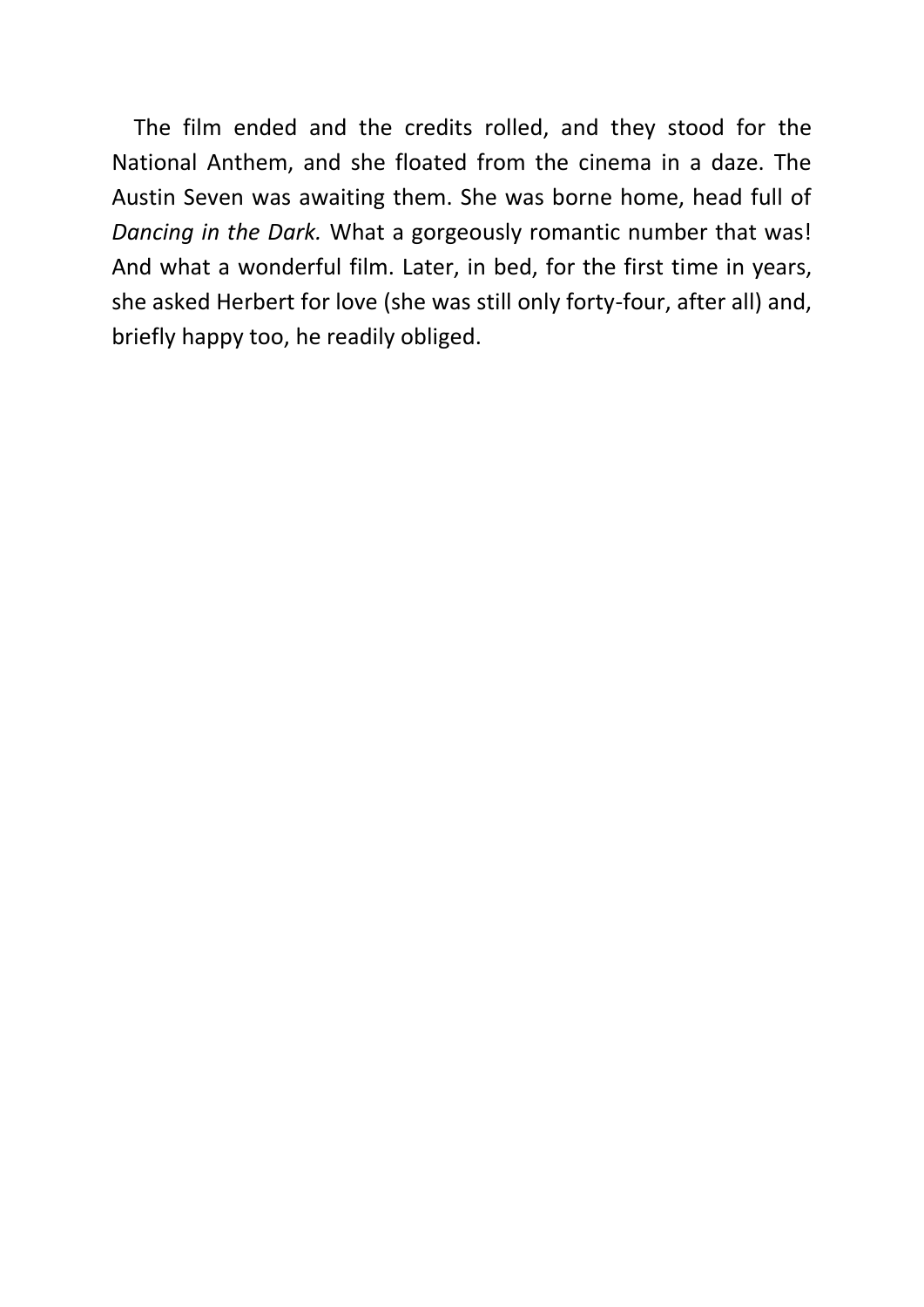## *13th February 1955*

*Mum is home after her hysterectomy. She looks fine. I'm not sure how I'd feel after such a radical thing being done; it sounds dreadful. But she seems to be taking it in her stride. Apparently she's to have some radiotherapy too, 'just to be on the safe side,' as they put it at the hospital. How wonderful it is that you can have all this amazing treatment now, on the National Health Service, and it doesn't cost you a penny – although you still pay for it in taxes, of course. But it's far better that we all pay a little whether we need treatment or not than people who are unlucky enough to fall ill have to pay a lot – or simply go without if they can't afford it or aren't in an insurance scheme.*

*I've noticed a change in Dad's attitude to Mum now. Before, I sometimes thought he didn't actually like her very much, but now he doesn't shout or get irritated with her; at least, not so often. I wish he'd always been like that. Granny Juniper seems to be being overly emotional though. When she visits I catch her looking at Mum tearfully. Why can't she just be pleased that Mum's a lot better now? And she's being a bit silly. She told me the other day when we were alone that with that particular part of her body going wrong, it's almost as if she's been cursed because of her birth circumstances. I asked her what she meant, and at first she wouldn't tell me; said*